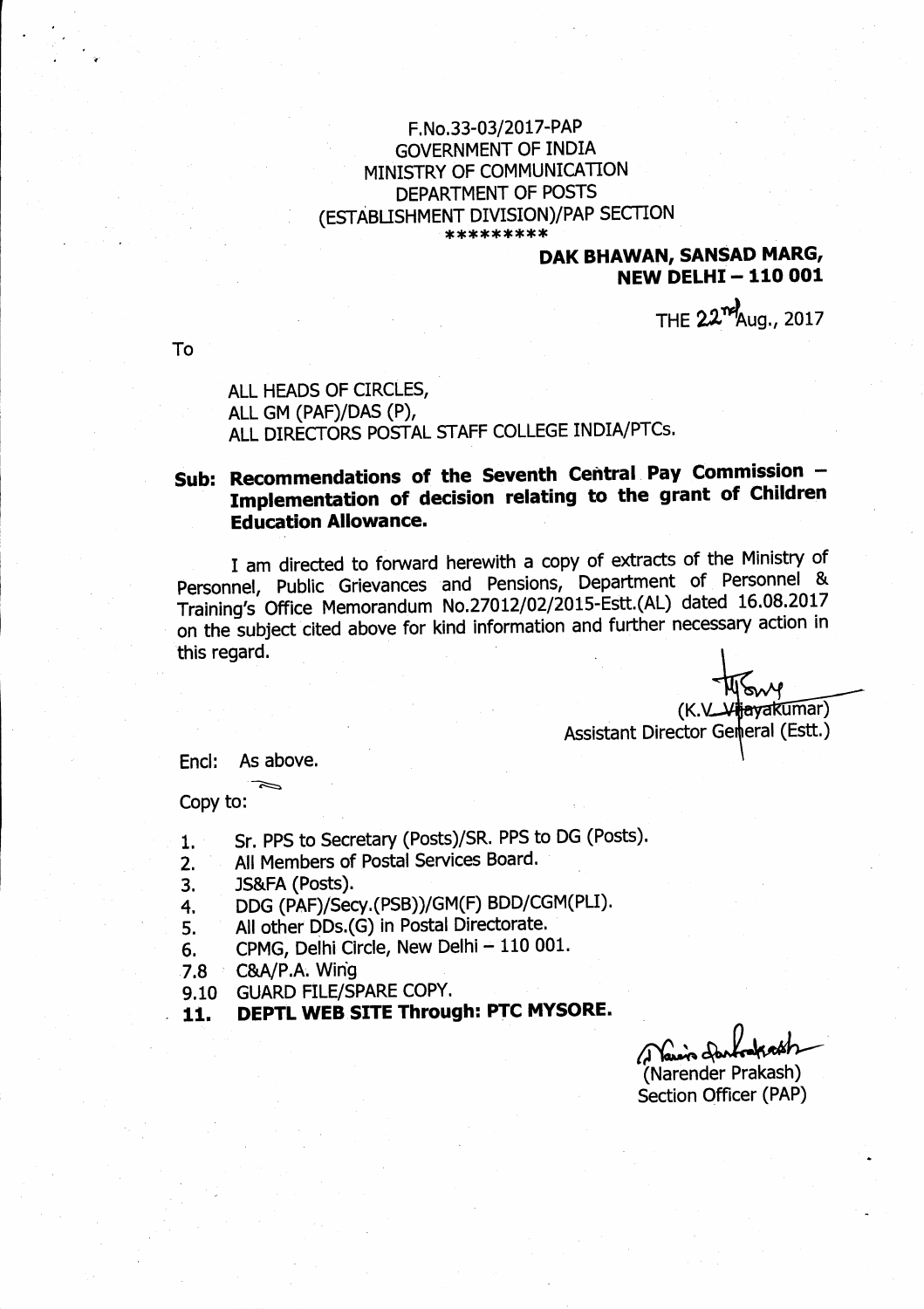## No.A-27012/02/2017-Estt.(AL) Government of India Ministry of Personnel, P.G. and Pensions Department of Personnel & Training

New Delhi, 6 August, 2017

Subject:

Dairy No.

Recommendations of the Seventh Central Pay Commission-Implementation of decision relating to the grant of Children **Education Allowance.** 

Consequent upon the decision taken by the Government on the recommendations made by the Seventh Central Pay Commission on the subject of Children Education Allowance Scheme, the following instructions are being issued in supersession of this Department's OM dated 28-4-2014 :-

(a) The amount fixed for reimbursement of Children Education allowance will be Rs.2250/-pm.

(b) The amount fixed for reimbursement of Hostel Subsidy will be Rs. 6750/-pm.

(c) In case both the spouses are Government servants, only one of them can avail reimbursement under Children Education Allowance.

(d) The above limits would be automatically raised by 25% every time the Dearness Allowance on the revised pay structure goes up by 50%. The allowance will be double for differently abled children.

Further, reimbursement will be done just once a year, after completion of  $\overline{2}$ . the financial year. For reimbursement of CEA, a certificate from the head of institution, where the ward of government employee studies, will be sufficient for this purpose. The certificate should confirm that the child studied in the school during the previous academic year. For Hostel Subsidy, a similar certificate from the head of institution will suffice, with the additional requirement that the certificate should mention the amount of expenditure incurred by the government servant towards lodging and boarding in the residential complex. The amount of expenditure mentioned, or the ceiling as mentioned above, whichever is lower, shall be paid to the employee.

 $Brk$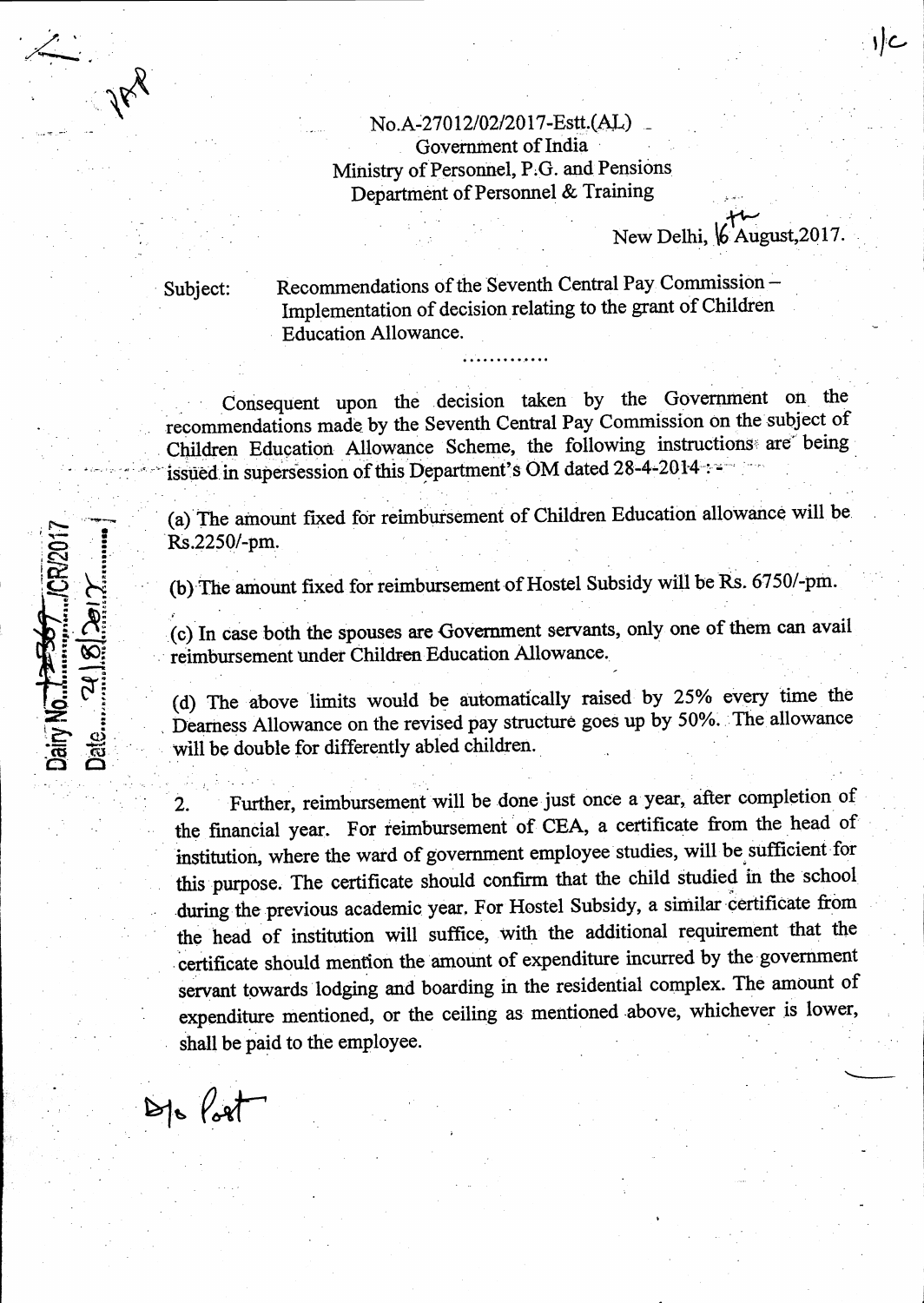These orders shall be effective from 1st July, 2017.  $3.$ 

Insofar as persons serving in the Indian Audit and Accounts Department are  $4.$ concerned, these orders issue in consultation with the Comptroller and auditor General of India.

Hindi version will follow.

(Navneet Misra) Under Secretary to the Govt. of India

To

 $\dot{1}$ .

 $2.1$ 

 $x$ 

All Ministries/Departments as per standard mailing list.

NIC with a request to upload the OM on the website of DoPT.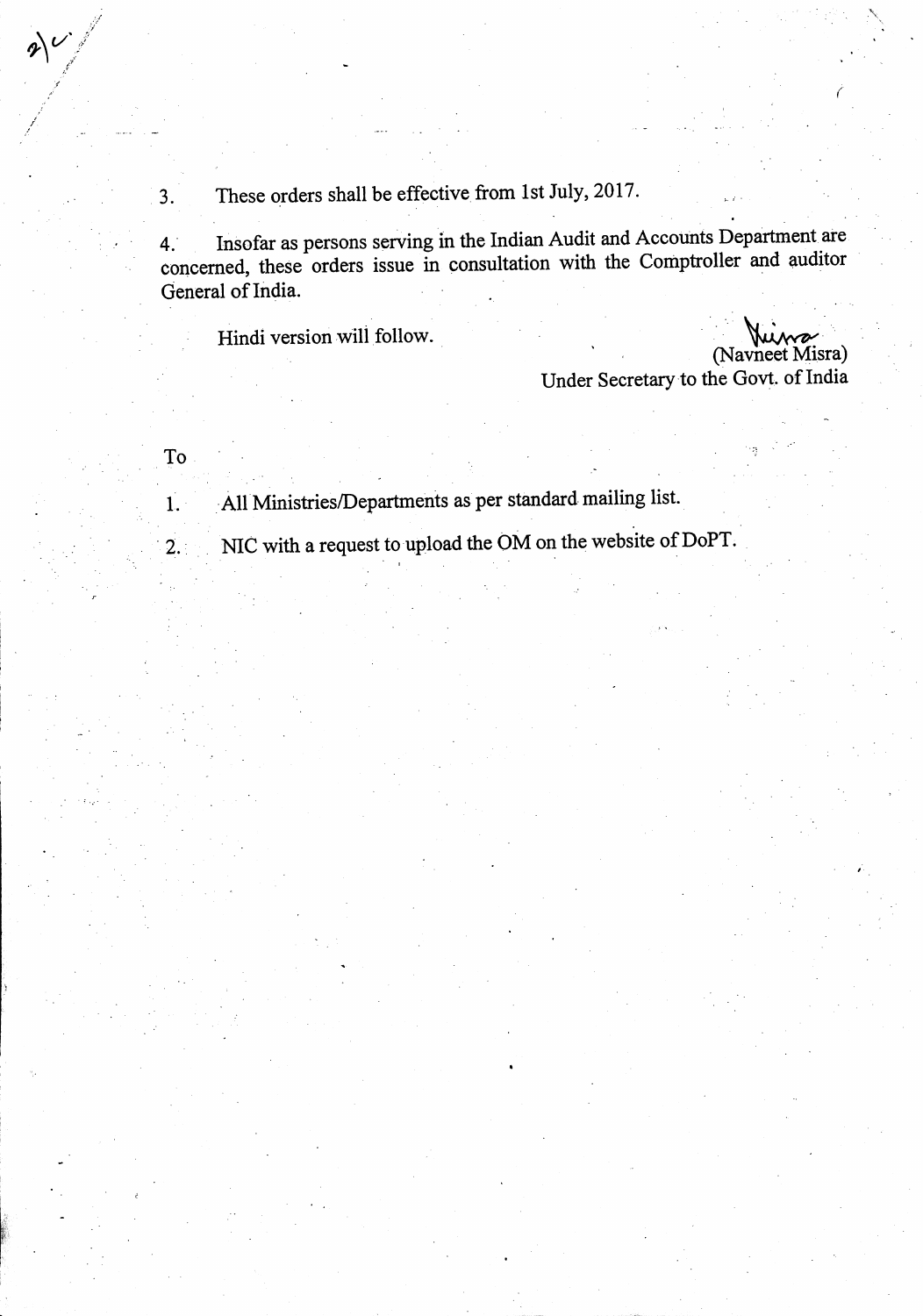सं.27012/02/2017-स्था.(भत्ता) भारत-सरकार कार्मिक, लोक शिकायत तथा पेंशन मंत्रालय (कार्मिक और प्रशिक्षण विभाग)

नई दिल्ली, दिनांक सिगस्त, 2017

 $3$ 

विषयः सातवें केन्द्रीय वेतन आयोग की सिफारिशें-बाल शिक्षा भत्ता प्रदान करने से संबंधित निर्णय का कार्यान्वयन।

बाल शिक्षा भत्ता स्कीम के विषय पर सातवें केन्द्रीय वेतन आयोग द्वारा की गई सिफारिशों पर सरकार द्वारा लिए गए निर्णय के अनुपालन में इस विभाग के दिनांक 28.04.2014 के कार्यालय ज्ञापन के अधिक्रमण में निम्नलिखित अनुदेशों का प्रयोग किया जा रहा है:

बाल शिक्षा भत्ते की प्रतिपूर्ति हेत् नियत की गई राशि 2250/-रुपए प्रतिमाह होगी। (क)

छात्रावास सब्सिडी की प्रतिपूर्ति हेतु नियत की गई राशि 6750/- रुपए प्रतिमाह होगी। (ख)

यदि पति एवं पत्नी दोनों सरकारी कर्मचारी हैं, तो उनमें से केवल एक ही बाल-शिक्षा (ग) भत्ते के अंतर्गत प्रतिपूर्ति का लाभ उठा सकता है।

संशोधित वेतन संरचना में प्रत्येक बार मंहगाई भत्ते के 50% होने पर उपर्युक्त सीमाओं (घ) में स्वतः ही 25% की वृद्धि हो जाएगी। दिव्यांग बच्चों के लिए यह भत्ता दोगूना होगा।

इसके अतिरिक्त, वित्तीय वर्ष समाप्त होने के पश्चात् वर्ष में एक बार प्रतिपूर्ति की  $2.$ जाएगी। बाल शिक्षा भत्ते की प्रतिपूर्ति के लिए, उस संस्था, जहां सरकारी कर्मचारी का बच्चा पढ़ता है, के प्रमुख से एक प्रमाण लेना पर्याप्त होगा। इस प्रमाण पत्र में यह पुष्टि की जानी चाहिए कि पिछले अकादमिक वर्ष के दौरान उस बच्चे ने उस विद्यालय में अध्ययन किया है। छात्रावास सब्सिडी के लिए संस्था के प्रमुख से एक ऐसा ही प्रमाण पत्र लेना पर्याप्त होगा जिसमें अतिरिक्त रूप इसका उल्लेख करना अपेक्षित होगा कि इस प्रमाण पत्र में सरकारी कर्मचारी द्वारा आवासीय परिसर में आवास और भोजन के लिए खर्च की गई राशि का उल्लेख किया